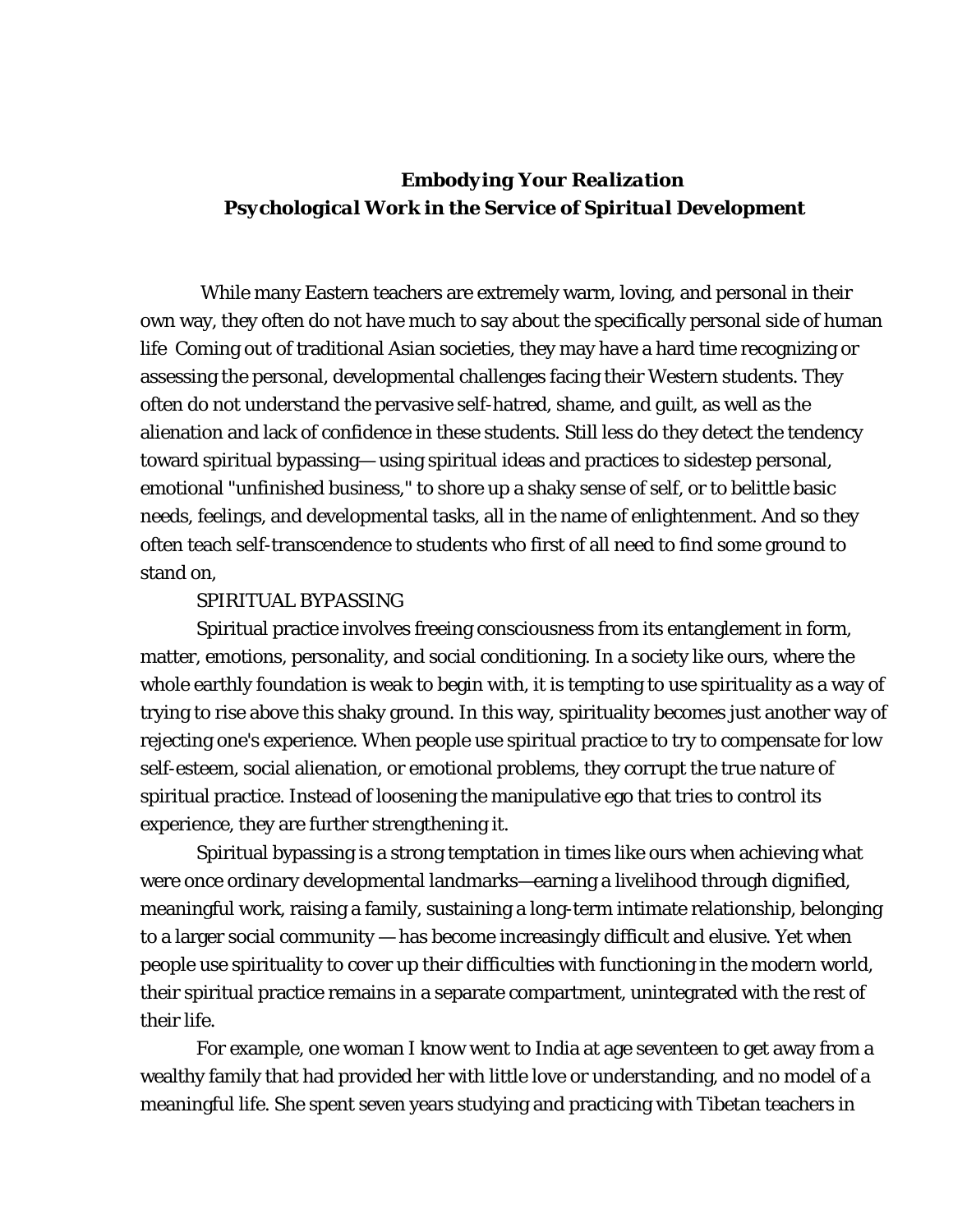India and Nepal, did many retreats, and had many powerful realizations. She experienced states of bliss and inner freedom lasting for long periods of time. Upon returning to Europe. however, she could barely function in the modern world. Nothing made any sense to her, and she did not know what to do with herself. She became involved with a charismatic man, and wound up having two children by him before she knew what had happened to her. In looking back at that time she said, "This man was my shadow. He represented all the parts of myself I had run away from. I found him totally fascinating and became swept up in a course of events over which I had no control. Clearly, all my spiritual practice had not touched the rest of me— all the old fears, confusions, and unconscious patterns that hit me in the face when I returned to the West."

Using spirituality to make up for failures of individuation — psychologically separating from parents, cultivating self-respect, or trusting one's own intelligence as a source of guidance— also leads to many of the so-called "perils of the path": spiritual materialism (using spirituality to shore up one's shaky ego), grandiosity and self-inflation, "us vs. them" mentality, groupthink, blind faith in charismatic teachers, and loss of discrimination. Spiritual communities can become a kind of substitute family, where the teacher is regarded as the good parent, while the students are striving to be good boys or good girls, by toeing the party line, trying to please the teacher-as-parent, or driving themselves to climb the ladder of spiritual success. And spiritual practice becomes coopted by unconscious identities and used to reinforce unconscious defenses.

For example, people who hide behind a schizoid defense (resorting to isolation and withdrawal because the interpersonal realm feels threatening ) often use teachings about detachment and renunciation to rationalize their aloofness, impersonality, and disengagement, when what they really need is to become more fully embodied, more engaged with themselves, with others, and with life. Unfortunately, the Asian emphasis on impersonal realization makes it easy for alienated Western students to imagine that the personal is of little significance compared with the vastness of the great beyond. Such students are often attracted to teachings about selflessness and ultimate states, which seem to provide a rationale for not dealing with their own psychological wounding. In this way, they use Eastern teachings to cover up their incapacity in the personal and interpersonal realm.

People with a dependent personality structure, who try to please others in order to gain approval and security, often perform unstinting service for the teacher or community in order to feel worthwhile and needed. They confuse a codependent version of selfnegation with true selflessness. Spiritual involvement is particularly tricky for people who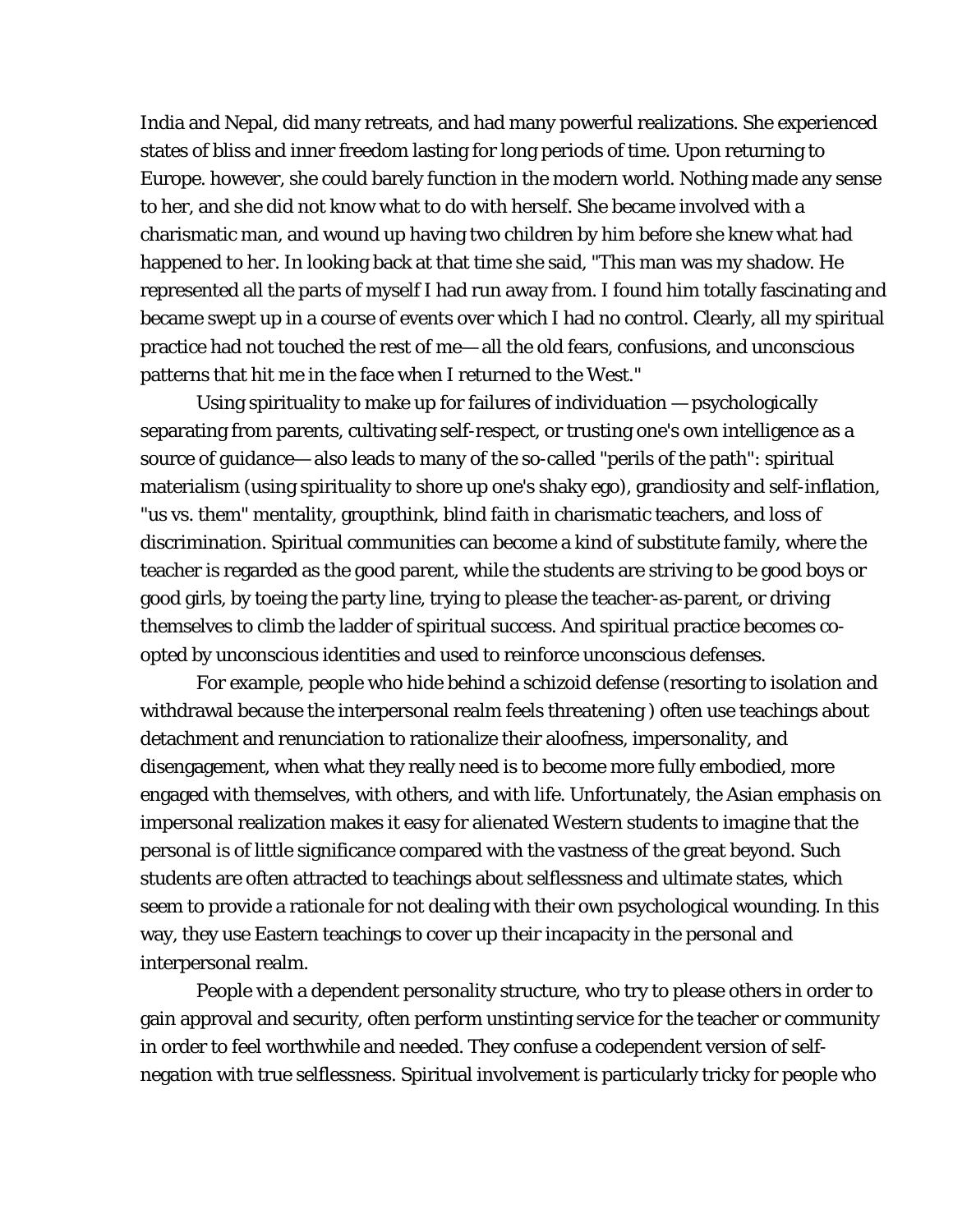hide behind a narcissistic defense, because they use spirituality to make themselves feel special and important, while supposedly working on liberation from self.

Spiritual bypassing often adopts a rationale based on using absolute truth to deny or disparage relative truth. Absolute truth is what is eternally true, now and forever, beyond any particular viewpoint. When we tap into absolute truth, we can recognize the divine beauty or larger perfection operating in the whole of reality. From this larger perspective, the murders going on in Brooklyn at this moment, for instance, do not diminish this divine perfection, for the absolute encompasses the whole panorama of life and death, in which suns, galaxies, and planets are continually being born and dying. However, from a *relative* point of view— if you are the wife of the man murdered in Brooklyn tonight— you will probably not be moved by the truth of ultimate perfection. Instead you will be feeling human grief.

There are two ways of confusing absolute and relative truth. If you use the murder or your grief to deny or insult the higher law of the universe, you would be committing the relativist error. You would be trying to apply what is true on the horizontal plane of *becoming* to the vertical dimension of pure *being*. The spiritual bypasser makes the reverse category error, the absolutist error: He draws on absolute truth to disparage relative truth. His logic might lead to a concluson like this: Since everything is ultimately perfect in the larger cosmic play, grieving the loss of someone you love is the sign of spiritual weakness .

Psychological realities represent relative truth. They are relative to particular individuals in particular circumstances. Even though one may know that no individual death is ultimately important on the absolute, trans-human level, one may still feel profound grief and regret about a friend's death— on the relative, human level. Because we live on both these levels, the opposite of whatever we assert is also true in some way. Jesus' advice, "Love thine enemies" and "Turn the other cheek," did not prevent him from expressing his anger toward the money changers in the Temple or the hypocritical Pharisees. Thus our everyday experiences may often appear to be at odds with the highest truth. This creates uncertainty and ambiguity. For many people, the disparity between these two levels of truth is confusing or disturbing. They think reality has to be all one way or the other. In trying to make everything conform to a single order, they become new age pollyannas or else bitter cynics.

Since we live on two levels as human beings, we can never reduce reality to a single dimension. We are not just this relative body-mind organism; we are also absolute being/awareness/presence, which is much larger than our bodily form or personal history. But we are also not *just* this larger, formless absolute; we are also incarnate as this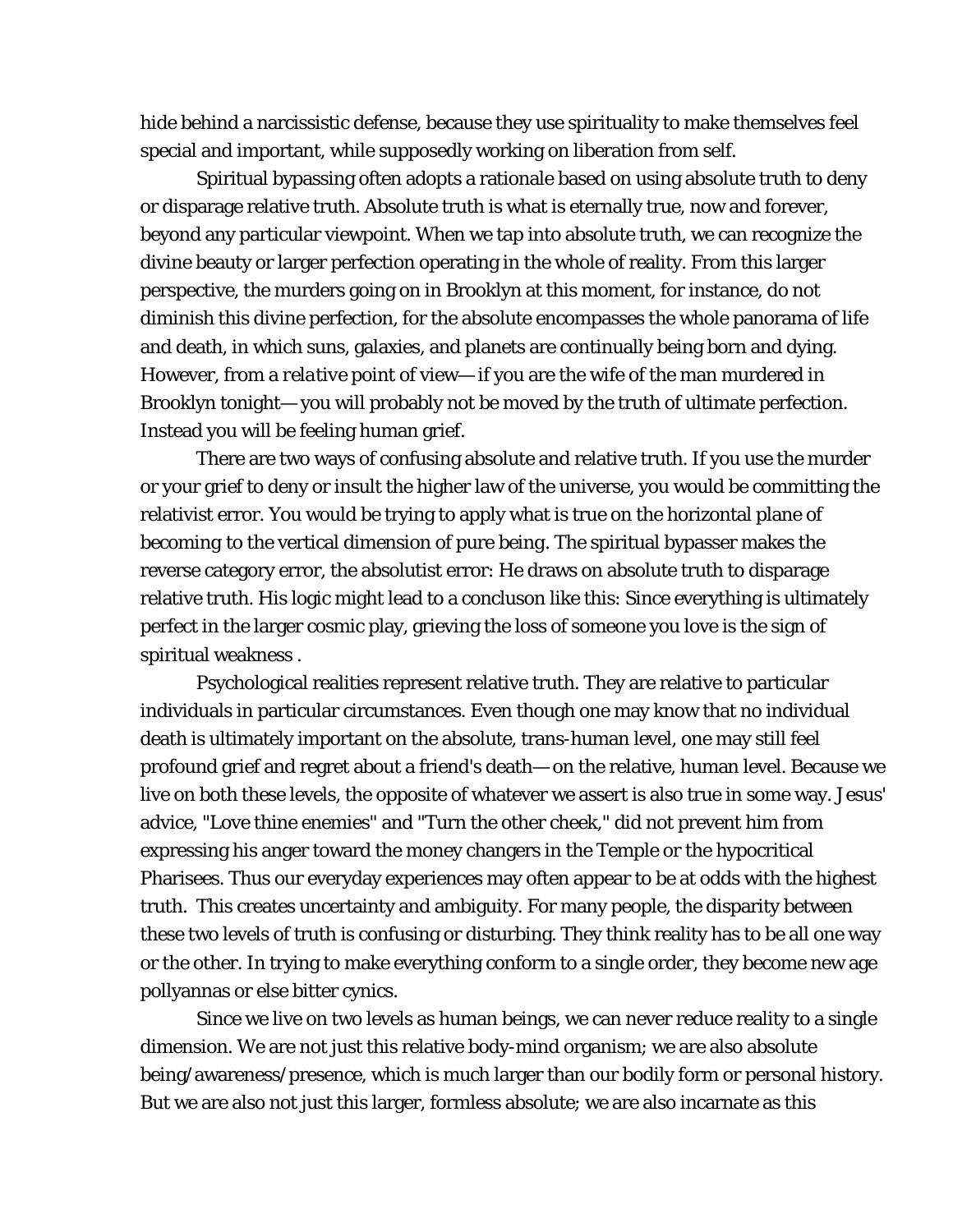particular individual. If we identify totally with form— our body-mind/ personality— our life will remain confined to known, familiar structures. But if we try to live only as pure emptiness, or absolute being, we may have a hard time fully engaging with our humanity. At the level of absolute truth, the personal self is not ultimately real; at the relative level, it must be respected. If we use the truth of no-self to avoid ever having to make personal statements such as, "I want to know you better" to someone we love, this would be a perversion.

A client of mine who was desperate about her marriage had gone to a spiritual teacher for advice. He advised her not to be so angry with her husband, but to be a compassionate friend instead. This was certainly sound spiritual advice. Compassion is a higher truth than anger; when we rest in the absolute nature of mind—pure open awareness—we discover compassion as the very core of our nature. From that perspective, feeling angry about being hurt only separates us from our true nature.

Yet the teacher who gave this woman this advice did not consider her *relative* situation— that she was someone who had swallowed her anger all her life. Her father had been abusive and would slap her and send her to her room whenever she showed any anger about the way he treated her. So she learned to suppress her anger, and always tried to please others and "be a good girl" instead.

When the teacher advised her to feel compassion rather than anger, she felt relieved because this fit right in with her defenses. Since anger was terrifying and threatening to her, she used the teaching on compassion for spiritual bypassing—for refusing to deal with her anger or the message it contained. Yet this only increased her sense of frustration and powerlessness in her marriage.

As her therapist, taking account of her relative psychology, my aim was to help her acknowledge her anger and relate to it more fully. As a spiritual practitioner, I was also mindful that anger is ultimately empty — a wave arising in the ocean of consciousness, without any solidity or inherent meaning. Yet while that understanding may be true in the absolute sense, and be valuable for helping dissolve attachment to anger, it was not useful for this woman at this time. Instead, she needed to learn to pay more attention to her anger in order to move beyond a habitual pattern of self-suppression, to discover her inner strength and power, and to relate to her husband in a more active, assertive way.

Given that compassion is a finer and nobler feeling than anger, how do we arrive at genuine compassion? Spiritual bypassing involves imposing on oneself higher truths that lie far beyond one's immediate existential condition. My client's attempts at compassion were not entirely genuine because they were based on rejecting her own anger. Spiritual teachers often exhort us to be loving and compassionate, or to give up selfishness and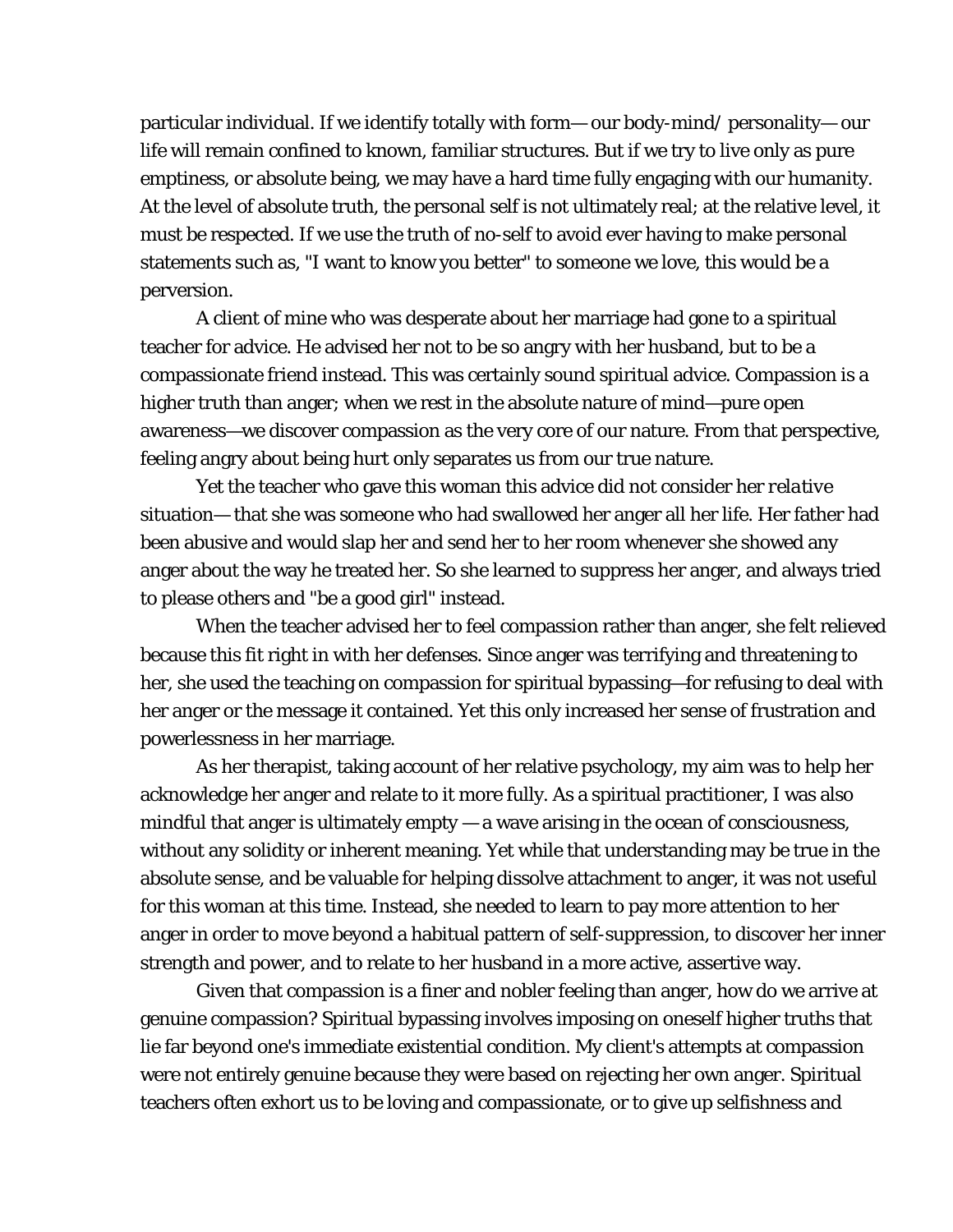aggression, but how can we do this if our habitual tendencies arise out of a whole system of psychological dynamics that we have never clearly seen or faced, much less worked with? People often have to feel, acknowledge, and come to terms with their anger before they can arrive at genuine forgiveness or compassion. That is relative truth.

Psychological inquiry starts there, with relative truth— with whatever we are experiencing right now. It involves opening to that experience and exploring the meaning of that experience, letting it unfold, step by step, without judging it according to preconceived ideas. As a therapist, I find that allowing whatever arises to be there as it is and gently inquiring into it leads naturally in the direction of deeper truth. This is what I call psychological work in the service of spiritual development.

Many people who seek out my services have done spiritual practice for many years. They do not suffer from traditional clinical syndromes, but from some impasse in their lives that their spiritual practice has failed to penetrate: They cannot maintain a long-term relationship, feel real joy, work productively or creatively, treat themselves with compassion, or understand why they continue to indulge in certain destructive behaviors.

I have often been struck by the huge gap between the sophistication of their spiritual practice and the level of their personal development. Some of them have spent years doing what were once considered the most advanced, esoteric practices, reserved only for the select few in traditional Asia, without developing the most rudimentary forms of self-love or interpersonal sensitivity. One woman who had undergone the rigors of a Tibetan-style three-year retreat had little ability to love herself. The rigorous training she had been through only seemed to reinforce an inner discontent that drove her to pursue high spiritual ideals, without showing any kindness toward herself or her own limitations.

 Another woman had let an older teacher cruelly manipulate her. She had a habitual tendency from childhood to disregard her own needs and feelings, which, using "dharma logic," she lumped in the category of samsaric hindrances. In another community the head teacher had to step down because he had begun to feel like a fraud. In our work together he came to see that all his spiritual ambitions were infested with narcissistic motivation. They had been a way of avoiding his psychological wounding and achieving a position where others would see him as special and important, rather than the helpless person he felt like on the inside.

### SPIRITUAL SUPEREGO

In addition to spiritual bypassing, another major problem for Western seekers is their susceptibility to the "spiritual superego," a harsh inner voice that acts as relentless critic and judge telling them that nothing they do is ever quite good enough: "You should meditate more and practice harder. You're too self-centered. You don't have enough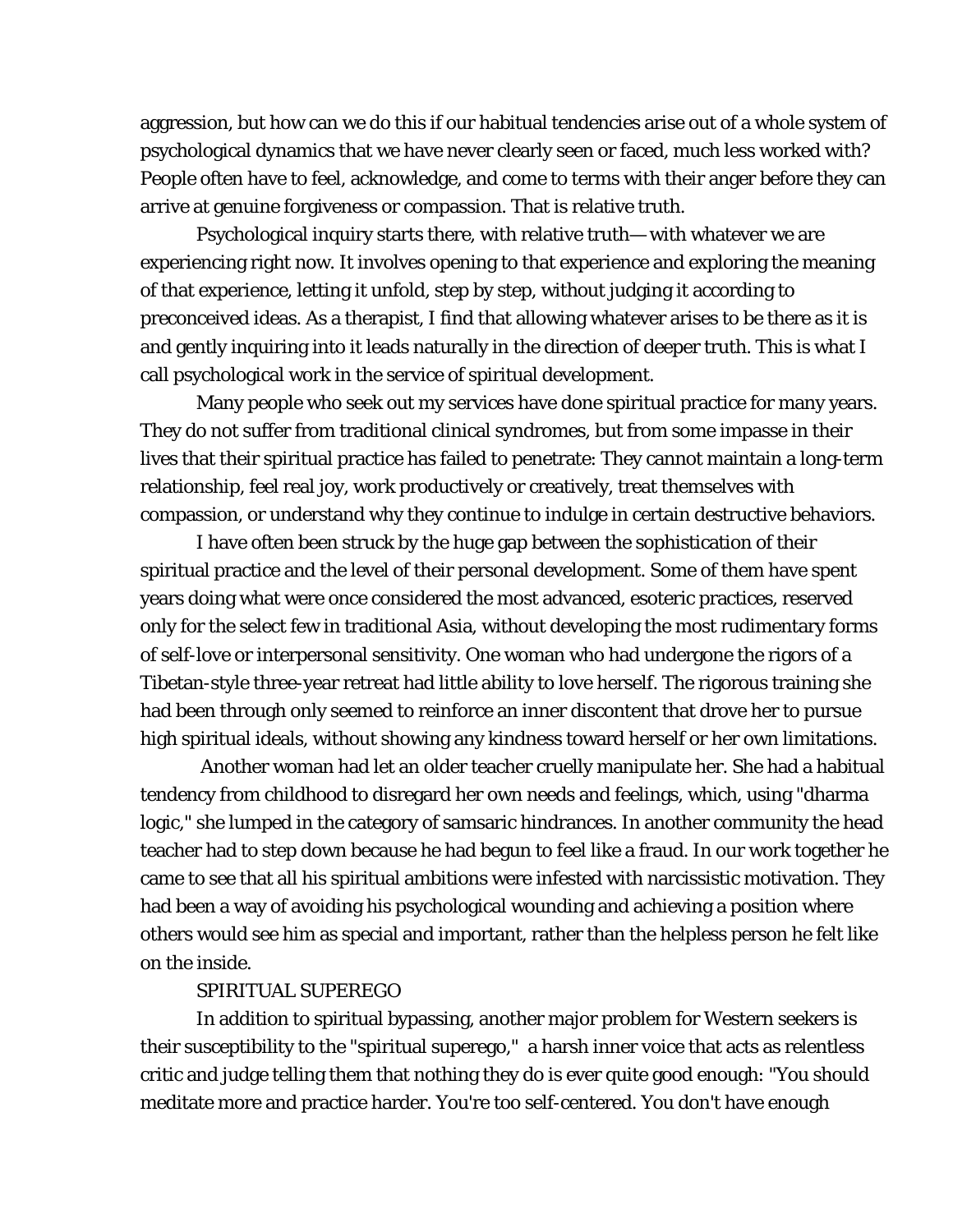devotion." This critical voice keeps track of every failure to practice or live up to the teachings, so that practice becomes more oriented toward propitiating this judgmental part of themselves than opening unconditionally to life. They may subtly regard the saints and enlightened ones as father figures who are keeping a watchful eye on all the ways they are failing to live up to their commitments. So they strive to be "dharmically correct," attempting to be more detached, compassionate, or devoted than they really are. In trying to live up to high spiritual ideals, they deny their real feelings, becoming cut off from their bodily vitality, the truth of their own experience, and their ability to find their own authentic direction.

Spiritual seekers who try to be more impartial, unemotional, unselfish, and compassionate than they really are often secretly hate themselves for the ways they fail to live up to their high ideals. This makes their spirituality cold and solemn. Their self-hatred was not created by the spiritual teaching; it already existed. But by pursuing spirituality in a way that widens the gap between how they are and how they think they should be, they wind up turning exquisite spiritual teachings on compassion and awakening into further fuel for self-hatred and inner bondage.

This raises the question of how much we can benefit from a spiritual teaching as a set of ideals, no matter how noble those ideals are. Often the striving after a spiritual ideal only serves to reinforce the critical superego— that inner voice that tells us we are never good enough, never honest enough, never loving enough. In a culture permeated by guilt and ambition, where people are desperately trying to rise above their shaky earthly foundation, the spiritual superego exerts a pervasive unconscious influence that calls for special attention and work. This requires an understanding of psychological dynamics that traditional spiritual teachings and teachers often lack.

## OVERCOMING PRAISE AND BLAME: A CASE STUDY

I would like to present a case study that illustrates both how spiritual teaching and practice can be used to reinforce psychological defenses, and how psychological work can be a useful aid to embodying spirituality in a more integrated way.

Paul had been a dedicated Buddhist practitioner for more than two decades. He was a husband, father, and sucessful businessman who had recently been promoted to a position that involved public speaking. At first, he took this as an interesting challenge, but after a few experiences in front of large audiences, he started feeling overwhelmed by anxiety, worry, tension, sleeplessness, and other physical symptoms. At first, he tried to deal with his distress by meditating more. While these periods of practice would help him regain some equilibrium, the same symptoms would start to recur when he was about to face an audience again. After a few months of this, he gave me a call.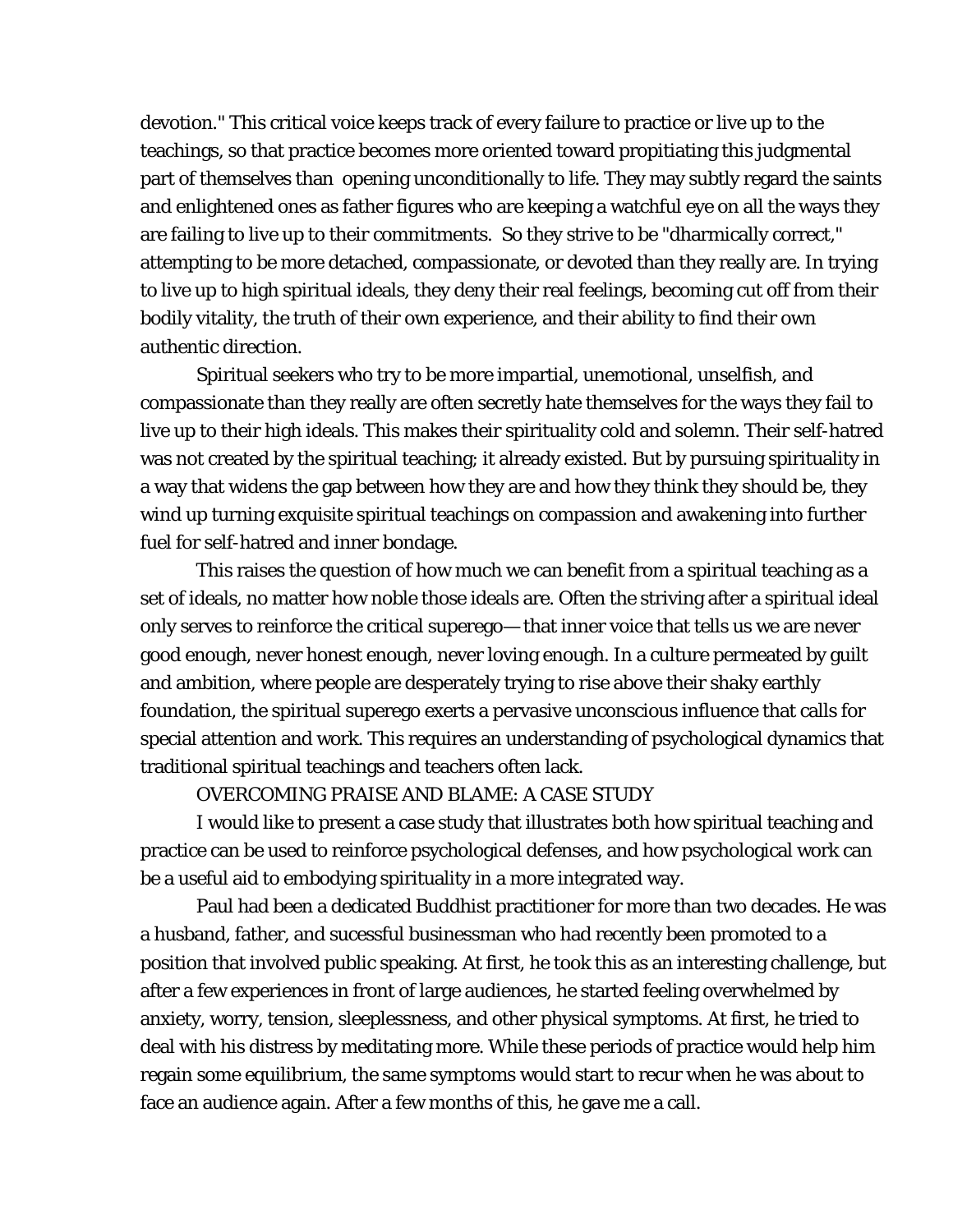From the Buddhist teachings, Paul knew the importance of not being attached to praise and blame, two of the eight worldly concerns— along with loss and gain, pleasure and pain, success and failure— that keep us chained to the wheel of suffering. Yet it was not until his fear of public speaking brought up intense anxiety about praise and blame that he realized just how concerned he was about how people saw him. Recognizing this was extremely upsetting for him.

At first Paul waxed nostalgic about his periods of retreat, when he felt detached from such concerns, and we discussed how living in the world often brings up unresolved psychological issues that spiritual practice is not designed to address. As our work progressed, he realized that he used detachment as a defense, to deny a deeper, underlying fear about how other people saw him.

He had developed this defense in childhood as a way to cope with not feeling seen by his parents. His mother had lived in a state of permanent tension and anxiety, and regarded him as her potential savior, rather than as a separate being with his own feelings and life apart from her. To shield himself from her pain and intrusiveness, Paul had developed a defensive stance of not feeling his need for her, and by extension, for other people in his life.

Having tried all his life not to care about how people regarded him, he was particularly attracted to the Buddhist teachings of no-self when he first encountered them. After all, in the light of absolute truth there is nobody to be seen, nobody to be praised, nobody to be blamed— and Paul found great comfort in this. Yet on the relative level he carried within himself a denied and frustrated need to be seen and loved. In denying this need, Paul was practicing defensiveness, not true detachment. And he was using spiritual teachings as a rationale for remaining stuck in an old defensive posture.

How could Paul be truly detached from praise and blame as long as he had a buried wish to be loved and appreciated, which he couldn't admit because it felt too threatening? Before he could truly overcome his anxieties about praise and blame, he would first have to acknowledge this wish— which was frightening and risky.

 Along with his conflicted feelings about being seen, Paul also had a fair share of buried self-hatred. As his mother's appointed savior, he had desperately wanted her to be happy, and felt guilty about failing to save her. In fact, he was stuck in many of the ways his mother was stuck. His guilt and self-blame about this made him hypersensitive to blame from others.

 So Paul was doubly trapped. As long as he could not acknowledge the part of him that felt, "Yes, I want to be seen and appreciated," his frustrated need for love kept him tied in knots, secretly on the lookout for others' praise and confirmation. And his inability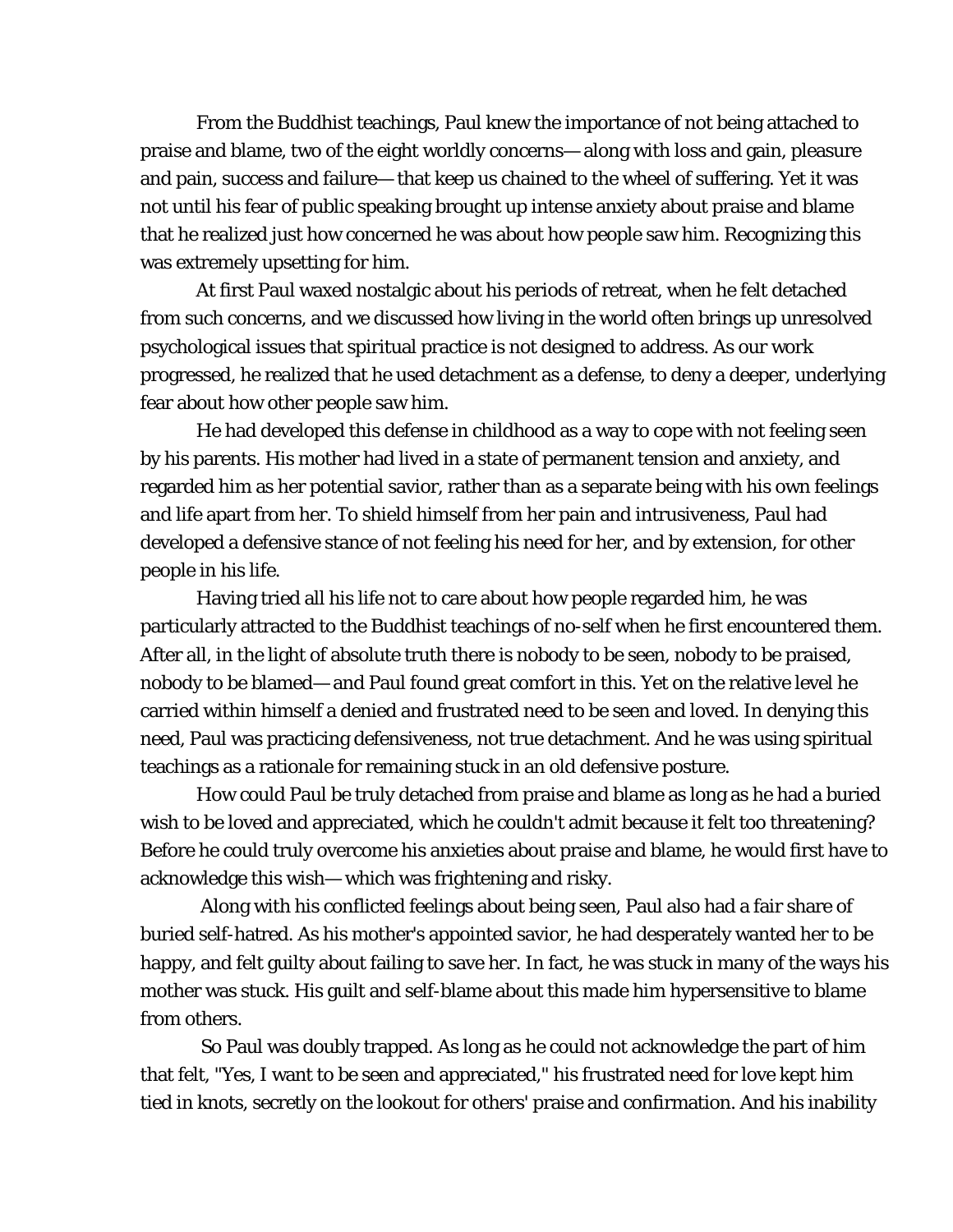to say, "No, I don't exist for your benefit," kept him susceptible to potential blame whenever he failed to please others.

*Yes* and *no* are expressions of desire and aggression—two life energies that philosophers, saints, and psychologists, from Plato and Buddha to Freud, have considered particularly problematic. Unfortunately, many spiritual teachers simply criticize passion and aggression instead of teaching people to unlock the potential intelligence hidden within them.

The intelligent impulse contained in the yes of desire is the longing to expand, to meet and connect more fully with life. The intelligence contained in no is the capacity to discriminate, differentiate, and protect oneself and others from harmful forces. The energy of the *genuine, powerful no* can be a doorway to strength and power, allowing us to separate from aspects of our conditioning we need to outgrow. Our capacity to express the basic power of yes and no often becomes damaged in childhood. And this incapacity becomes installed in our psychological makeup as a tendency to oscillate between compliance and defiance, as Paul exemplified in his attitude toward others— secretly wanting to please them, yet secretly hating them for this at the same time.

As long as Paul failed to address his unconscious dynamic of compliance and defiance, his spiritual practice could not help him stabilize true equanimity, free from anxiety about praise and blame. Although he could experience freedom from praise and blame during periods of solitary spiritual practice, these realizations remained compartmentalized, and failed to carry over into his everyday functioning.

I want to describe two defining moments in our work together, in which Paul connected with his genuine yes and no. These two moments are also of interest in highlighting the difference between psychological and spiritual work.

Before Paul could find and express his genuine yes— to himself, to others, to life he had to say no to the internalized mother whose influence remained alive within him: "No, I don't exist to make you happy, to be your savior, to give your life meaning." But it was not easy for him to acknowledge his anger and hatred toward his mother for the ways he had become an object of her own narcissistic needs. Quoting spiritual doctrine, Paul believed it was wrong to hate. Yet in never letting himself feel the hatred he carried unconsciously in his body, he wound up expressing it in covert, self-sabotaging ways. I did not try to push past his inner taboo against this feeling, but only invited him to acknowledge his hatred when it was apparent in his speech or demeanor. When Paul could finally let himself feel his hatred directly, instead of judging or denying it, he came alive in a whole new way. He sat up straight and broke into laughter, the laughter of an awakening vitality and power.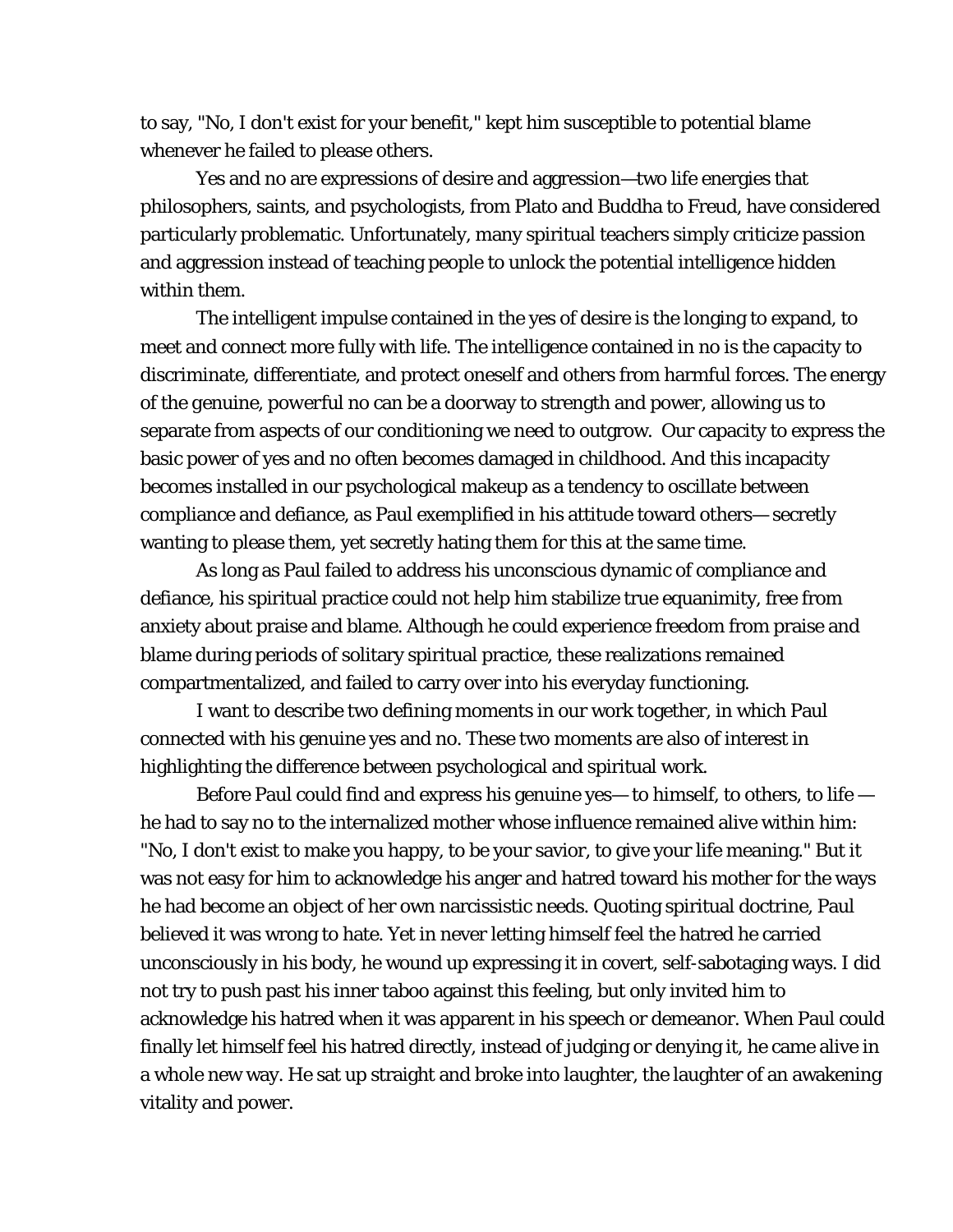Articulating his genuine no, the no of protection —"I won't let you take advantage of me"— also freed him to acknowledge his hidden desire, his dormant yes—"Yes, I want to be seen for who I am, the being I am in my own right, apart from what I do for you." The second defining moment happened as Paul acknowledged this need to be seen and loved for who he was— which triggered a surge of energy coursing through him, filling his whole body. Yet this was also scary for him, for it felt as though he were becoming inflated. And for Paul, with his refined Buddhist sensibilities, self-inflation was the greatest sin of all—a symptom of a bloated ego, the way of the narcissist who is full of himself.

Seeing his resistance, I encouraged him to explore, if only for a few moments, what it would be like to let himself become inflated, to feel full of himself, and to stay present with that experience. As he let himself fill up and inflate, he experienced himself as large, rich, and radiant. He felt like a sun-king, receiving energy from the gods above and below, radiating light in all directions. He realized that he had always wanted to feel this way, but had never allowed himself to expand like this before! Yet now he was letting himself be infused by the fullness that had been missing in his life— the fullness of his own being. To his surprise, he found it a tremendous relief and release to allow this expansion at last.

As Paul got over his surprise, he laughed and said: "Who would have thought that letting myself become inflated could be so liberating?" Of course, he wasn't acting out a state of ego-inflation, but rather feeling what it was like to let the energy of desire, fullness, and spontaneous self-valuing flow through his body. In this moment, sine he was according himself the recognition he had secretly sought from others, he did not care about how others saw him. Nor was there any desire to lord his newfound strength over anyone. He was enjoying the pure radiation of his inner richness and warmth—let others respond as they may.

Many spiritual seekers who suffer, like Paul, from a deflated sense of self interpret spiritual teachings about selflessness to mean that they should keep a lid on themselves and not let themselves shine. Yet instead of overzealously guarding against ego-inflation, Paul needed to let his genie out of the bottle before he could clearly distinguish between genuine expressions of being such as power, joy, or celebration, and ego-distortions such as grandiosity and conceit.

Since *need* was such a dirty word in Paul's worldview, he had used his spiritual practice as a way to overcome it. However, trying to leap directly from denial of his need for love to a state of needlessness was only spiritual bypassing— using spiritual teachings to support an unconscious defense. When he stopped fighting his need, he was able to connect with a deeper force within it — *a genuine, powerful yes to life and love —* which lessened his fixation on outer praise and blame. Paul discovered that this essential yes was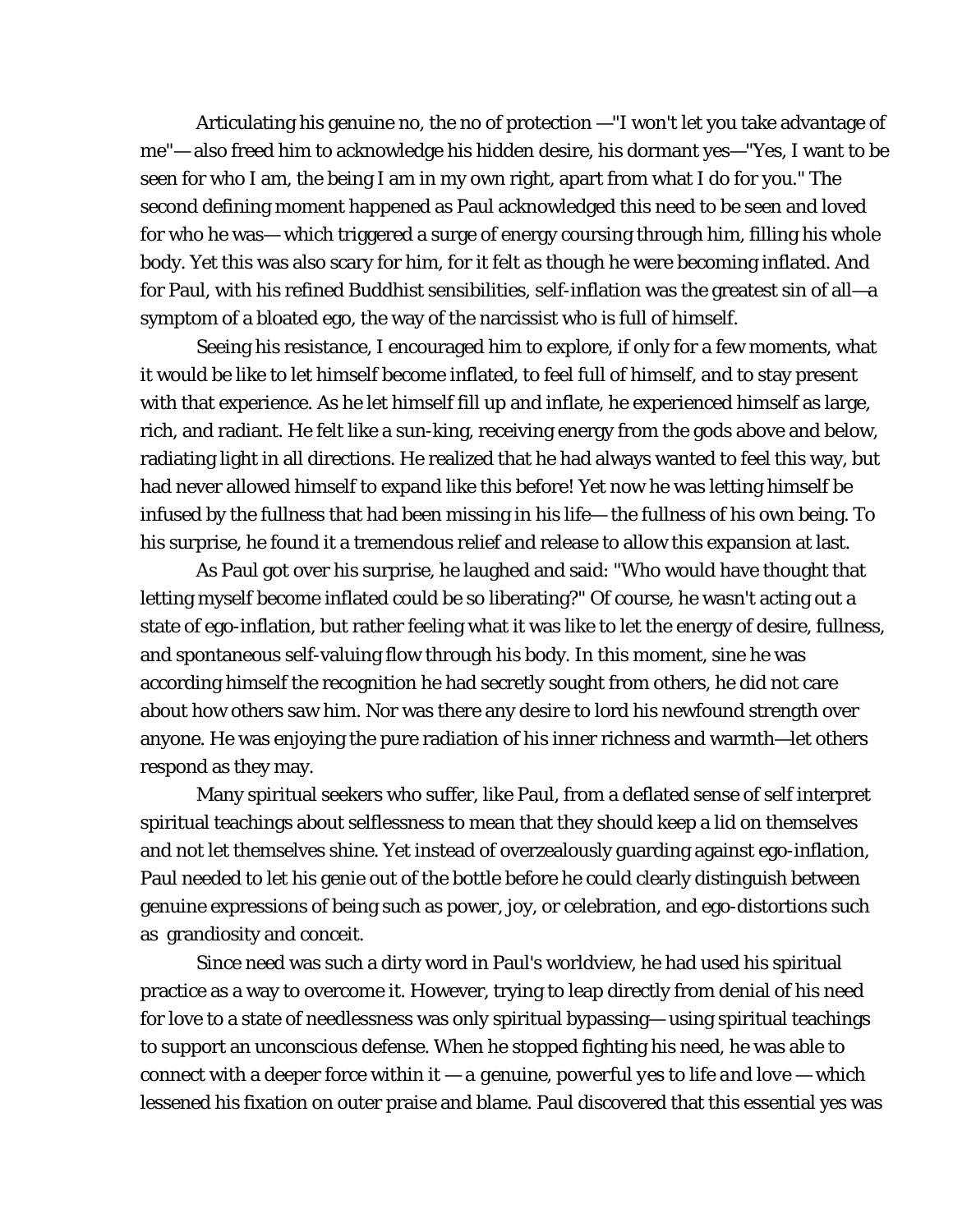quite different from attachment and clinging; it contained a *holy longing* to give birth to himself in a new way. Indeed, as Paul discovered his inner fire, value, and power through unlocking his genuine yes and no, he became less defensive, more open to others and to the flow of love.

## DIFFERENTIATED AND UNDIFFERENTIATED BEING

This case example illustrates how unconscious psychological issues can distort someone's understanding of spiritual teachings and interfere with truly embodying them. In addition, Paul's ambivalence, self-denial, and self-blame cut off his access to deeper capacities such as strength, confidence, and the ability to connect with others in a genuinely open way. We could call these capacities *differentiated expressions of being or qualities of presence*. If the absolute side of our nature— undifferentiated being— is like clear light, the relative side— or differentiated being— is like a rainbow spectrum of colors contained within that light. *While realizing undifferentiated being is the path of liberation, embodying qualities of differentiated being is the path of individuation* in its deepest sense: the unfolding of our intrinsic human resources, which exist as seed potentials within us, but which are often blocked by psychological conflicts.

While realization can happen at any moment, it does not necessarily lead, as we have seen, to actualization. Although I may have access to the transparency of pure being, I may still not have access to the human capacities that will enable me to *actualize that realization* in the world. I may not be able to access my generosity, for instance, in situations that require it, if it is obstructed by unconscious beliefs that reinforce an identity of impoverishment and deficiency. If these subconscious beliefs are not brought to light and worked with, generosity is unlikely to manifest in a full and genuine way.

In the Buddhist tradition, differentiated being is often described in terms of "the qualities of a buddha" — wisdom, great clarity, compassion, patience, strength, or generosity. Although some lineages do not emphasisize these qualities, others, such as eTibetan Vajrayana, have developed a wide range of transformational practices designed to cultivate various aspects of them.

Since these deeper capacities are often blocked by unresolved psychological issues, working with these conflicts directly can provide another way, particularly suited to Westerners, to gain access to these differentiated qualities of presence and integrate them into our character and functioning. After all, most problems in living are the result of losing access to those capacities— power, love, flexibility, confidence, or trust— that allow us to respond creatively to the challenging situations at hand. In the process of recognizing and working through our psychological conflicts, these missing capacities often become unveiled.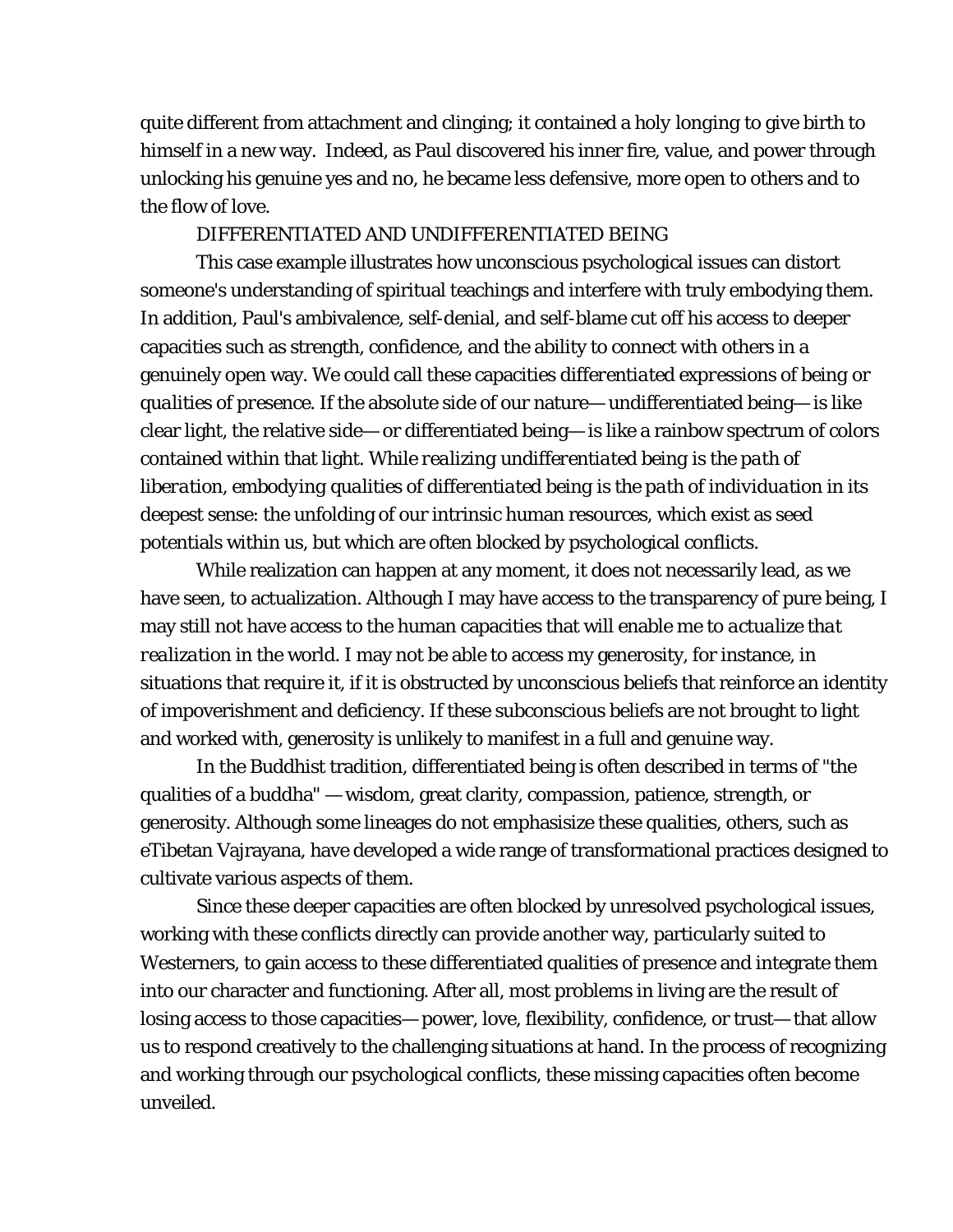Because Western seekers generally suffer from a painful split between being and functioning, they need careful, specific guidance in bridging the gap between the radical openness of pure being and being in the world. Unfortunately, even in spiritual traditions that emphasize the importance of integrating realization into daily life, special instructions about how to accomplish this integration are often not very fully elaborated. Or else it is not clear how the instructions, formulated for simpler times and a simpler world, apply to handling the complexities of our fast-paced world, navigating the perils of Western-style intimate relationships, or overcoming the apparent gap many people feel between realizing impersonal being and embodying it in personal functioning. By helping people work through specific emotional conflicts that obscure their deeper capacities, psychological work can also help them bring these capacities more fully into their lives. This kind of work is like cultivating the soil in which the seeds of spiritual realization can take root and blossom[1.](#page-10-0) 

Through cultivating the full range of human qualities latent in our absolute true nature we develop a fuller, richer quality of *personal presence—* we begin to embody our true nature in an individuated way. This type of individuation goes far beyond the secular, humanistic ideal of developing one's uniqueness, being a creative innovator, or living out one's dreams. Instead, it involves forging a vessel — our capacity for personal presence, nourished by its rootedness in a full spectrum of human qualities—through which we can bring absolute true nature into form—the "form" of our person.

By *person* I do not mean some fixed structure or entity, but the way in which true nature can manifest and express itself in a uniquely personal way, as the ineffable suchness or "youness" of you. How fully the suchness of *you* shines through — in your face, your speech, your actions, your particular quality of presence— is partly grace, but also partly a result of how much you have worked on polishing your vessel, so that it becomes transparent. Thus individuation, which involves clarifying the psychological dynamics that obscure our capacity to fully shine through, is not opposed to spiritual realization. It is, instead, a way of becoming a more transparent vessel— *an authentic person who can bring through what is beyond the person in a uniquely personal way*.

In the secular humanistic perspective, individual development is an end in itself. In the view I am proposing here, individuation is not an end, but a path or means that can help us *give birth to our true form,* by clearing up the distortions of our old false self*.* As we learn to be true to our deepest individual imperatives, rather than enslaved to past

<span id="page-10-0"></span> $\overline{a}$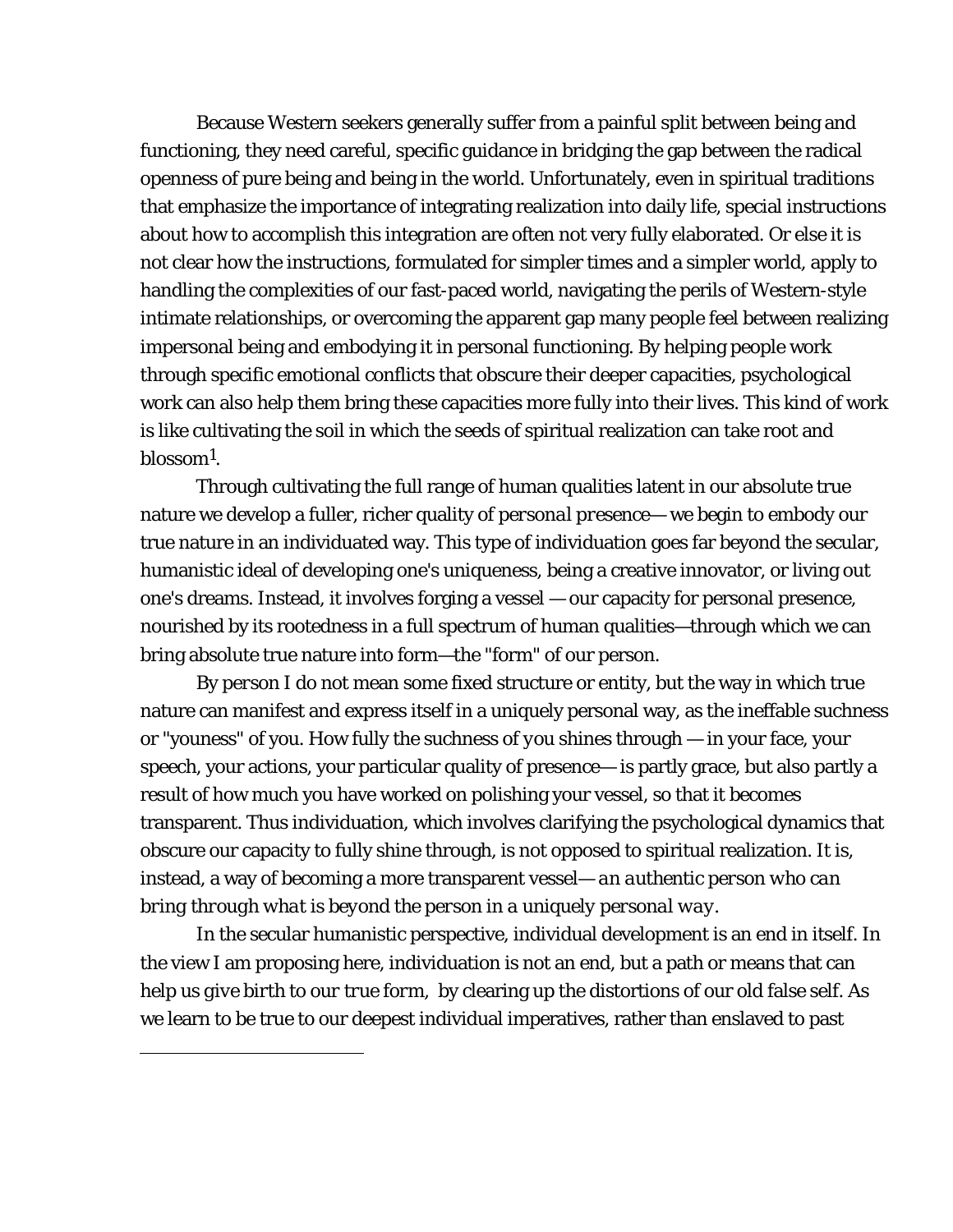conditioning, our character structure no longer poses such an obstacle to recognizing absolute true nature or embodying it. Our individuated nature becomes a window opening onto all that is beyond and greater than ourselves.

## CONSCIOUS AND SUBCONSCIOUS IDENTITY

Spiritual traditions generally explain the cause of suffering in global, *epistemological* terms— as the result of ignorance, misperception, or sin — or in *ontological* terms— as a disconnection from our essential being. Buddhism, for instance, traces suffering to the mind's tendency to grasp and fixate — on thoughts, self-images, egocentric feelings, and distorted perceptions —as well as to ignore the deeper source of our experience— the luminous, expansive, and creative power of awareness itself. Western psychology, by contrast, offers a more specific *developmental* understanding. It shows how suffering stems from childhood conditioning; in particular, from frozen, distorted images of self and other (object relations) that we carry with us from the past. Since it understands these distorting identities as relational— formed in and through our relationships with others—psychotherapy explores these self-other structures in a relational context— in the healing environment of the client-therapist relationship.

 Since spiritual traditions do not generally recognize how the ego-identity forms out of interpersonal relationships, they are unable to address these interpersonal structures directly. Instead, they offer practices— prayer, meditation, mantra, service, devotion to God or guru— that shift the attention to the universal ground of being in which the individual psyche moves, like a wave on the ocean. Thus it becomes possible to enter luminous states of trans-personal awakening, beyond personal conflicts and limitations, without having to address or work through specific psychological issues and conflicts. Yet while this kind of realization can certainly provide access to greater wisdom and compassion, it often does not touch or alter impaired relational patterns which, because they pervade everyday functioning, interfere with integrating this realization into the fabric of daily life.

Spiritual practice exerts a powerful global effect on the psyche by undermining the central linchpin of the ego— the identification with a fixed selfconcept, which I call the *conscious identity*. The conscious identity is a self-image whose function is to allow us to imagine that are something solid and substantial. From a Buddhist or ontological perspective, this egoic identity functions as a defense against the threat of emptiness— the open dimension of being, with all its uncertainty, impermanence, and insubstantiality— which the ego interprets as a threat to its existence. Yet if we look at it psychologically, we can see that the conscious identity also a compensatory identity. It is a way of trying to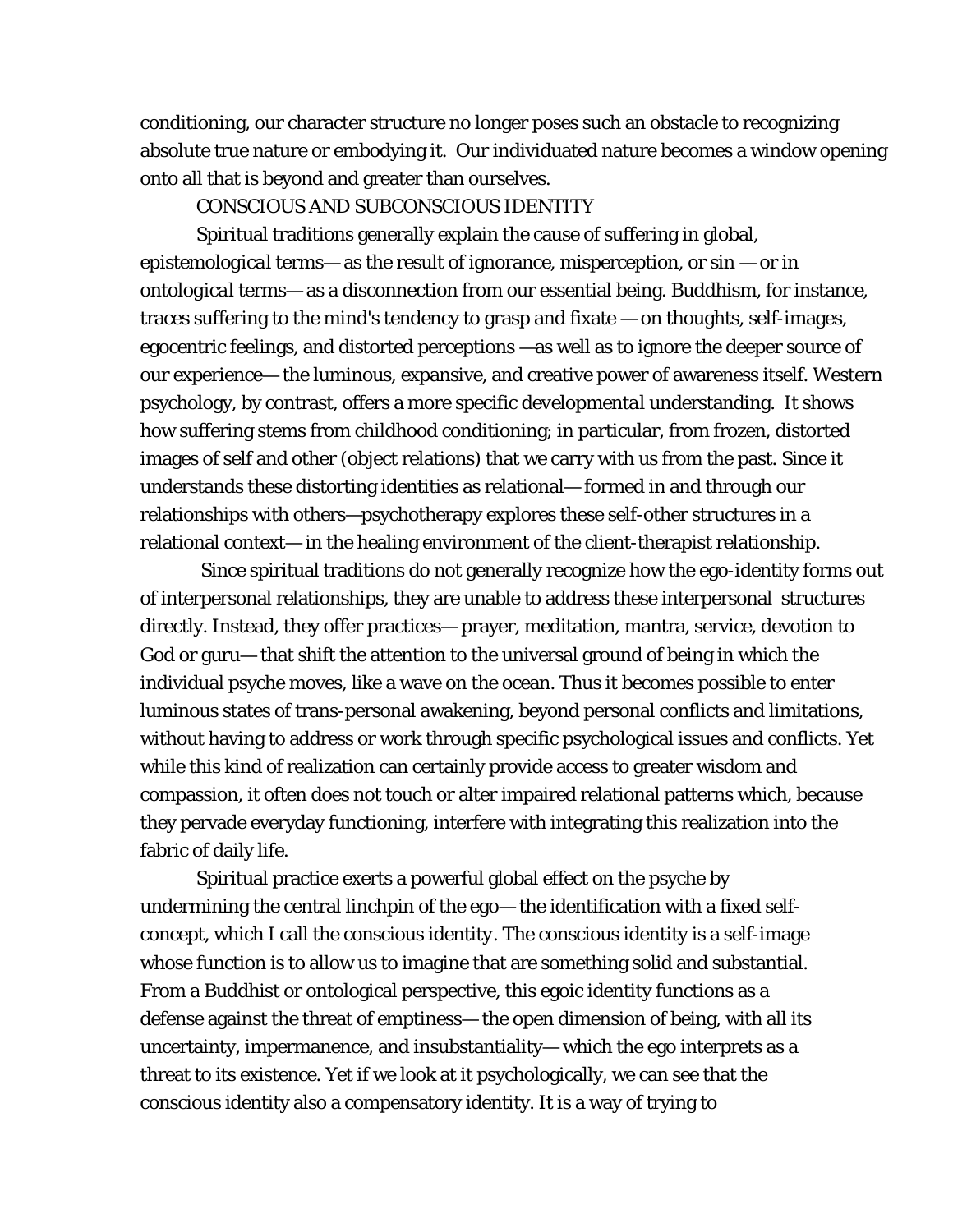compensate for an underlying sense of threat or deficiency, which we originally felt in childhood in response to lack of love, connection, or acceptance. Even though our conscious identity is designed to compensate for this sense of deficiency, inadequacy, or unworthiness, we nonetheless tend to identify subconsciously with the very lack we are trying to overcome. This deeplyembedded sense of deficiency— originating in our childhood helplessness in the face of primal fear, anxiety, or pain— is what I call the *subconscious (*or *deficient) identity.*

Because subconscious,deficient identities are more hidden and threatening than conscious, compensatory ones, they are also much harder to acknowledge, dislodge, and transform. If we are to liberate ourselves from the whole compensatory/deficient ego structure, it seems necessary to address the interpersonal dynamics that are embedded in its fabric. The relational context of psychotherapy can often provide a direct, focused, and precise method of working through the subconscious dynamics that keep this whole identity structure intact.

 Paul, for example, had developed a compensatory identity based on being in control of his life and "not caring what people think." This defensive control structure was a way of defending against an underlying sense of deficiency that caused him to feel overwhelmed in interpersonal relations. His spiritual practice had begun to undermine this conscious identity by provding direct access to his larger being. But since he also used spiritual practice as a way to bypass, or not deal with, his subconscious identity— his deeper sense of deficiency, stemming from childhood— it could not totally free him from the grip of his identity structure.

Since Paul did not like to feel his deficient identity and its associated feelings of anxiety, frustration, and tension, he was happy to practice spiritual methods that helped him move beyond, and thus avoid, this aspect of his ego structure. Indeed, it was much easier for him to be present with the open, spacious dimension of being than with his anxiety and helplessness when they were triggered. Since his capacity for presence did not extend into the totality of his psyche, it was not of much use to him when he was up against his worst demons.

Through the psychological work we did together, Paul was able to acknowledge his underlying sense of lack and open to the feelings of vulnerability and helplessness associated with it. Always before, when overwhelmed by obsessive thoughts of praise and blame, he would try to let go of these thoughts as he would in meditation, and this was certainly of value in its own way. But our work together also gave him a new way to work with this situation. He learned to bring his attention into his belly, feel into the sense of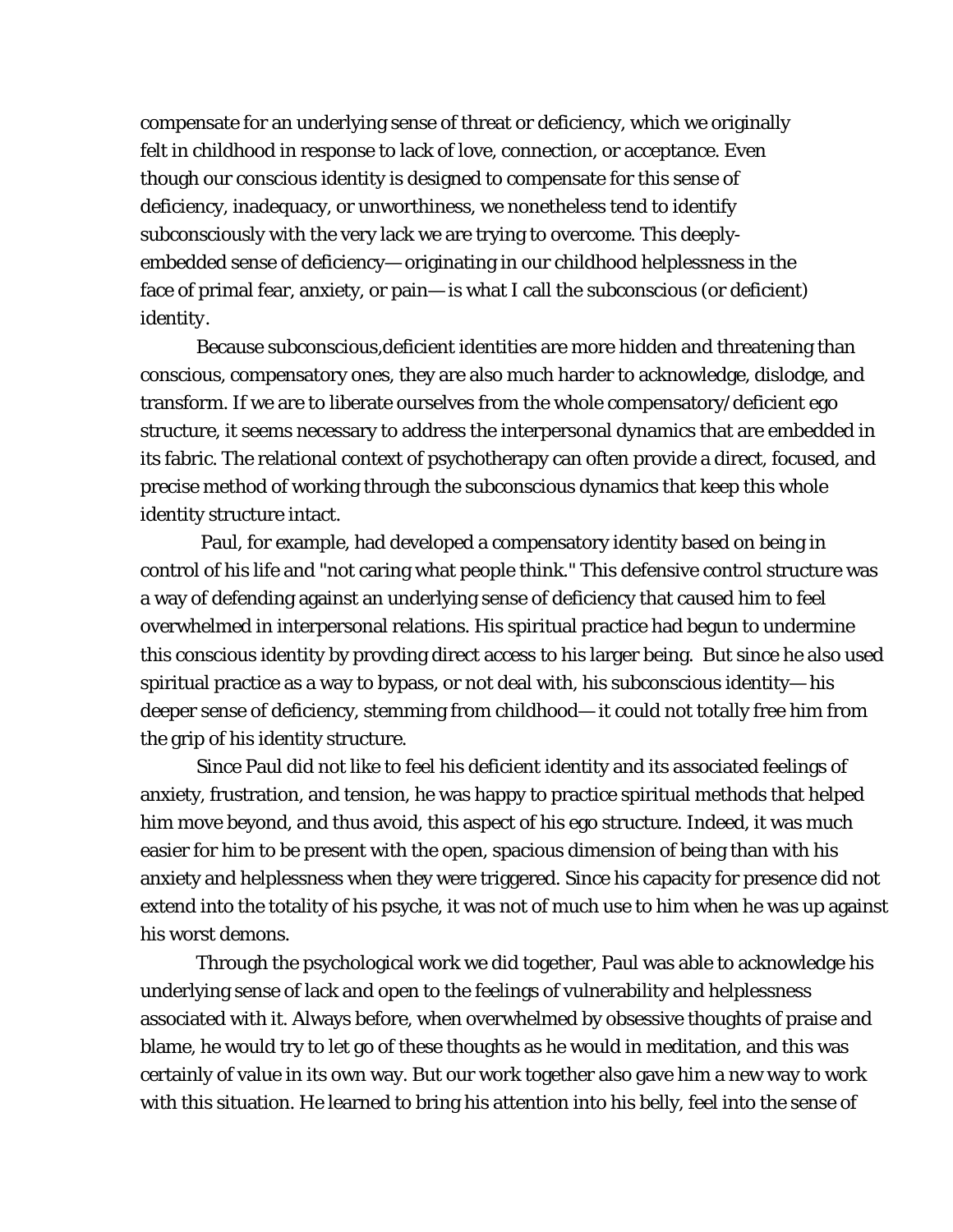deficiency directly, and bring attention to the subconscious belief at its core: "I can't handle this." In this way, he began to work directly with his identity-structure when it became activated, instead of just trying to move beyond it. In conjunction with his meditative practice, this kind of psychological work helped Paul learn to relax in situations that triggered his deepest fears.

Of course, some might argue that Paul's problem was that he failed to truly understand or apply the spiritual practices and teachings he had received. That may well be. But I don't believe his spiritual practice was a failure. It served him well in many ways. It also brought him to the point where his most primitive, unresolved psychological issues were fully exposed and ready to be worked with. Yet he needed another set of tools to address these issues directly, to penetrate the unconscious roots of his tendency to distort and compartmentalize the spiritual teachings he had received, and to become a more integrated human being.

In the end, Paul felt that his psychological and spiritual work were both of great benefit, in complementary ways. The psychological work also had a clarifying effect on his spiritual practice, by helping him make an important distinction between absolute emptiness—the ultimate reality beyond self— and relative, psychological emptiness— his inner sense of lack and deficiency. Because he had previously conflated these two types of emptiness, his spiritual practice had often served to reinforce his subconscious sense of unworthiness.

### TOWARD A FURTHER DIALOGUE BETWEEN EAST AND WEST

The essential difference between Western and Eastern psychology is their differing emphasis on the personal and the impersonal. Unfortunately, contemporary interpretations of the Eastern spiritual teachings often make *personal* a synonym for *egoic*, with the result that the capacity for richly expressive personal presence becomes lost. Although personal presence may not be as vast and boundless as impersonal presence, it has a mystery and beauty all its own. Martin Buber saw this "personal makingpresent (*personale vergegenwaertigung*)" as an integral part of what he considered the primary unit of human experience: the I-Thou relationship. Indeed, to appreciate the power and meaning of personal presence, we only need to look into the face of someone we love. As the Irish priest John O'Donohue once remarked, "In the human face infinity becomes personal." While impersonal presence is the source of an equal concern and compassion for all beings (*agape*, in Western terms), personal presence is the source of *eros*— the intimate resonance between oneself, as this particular person, and another, whose particular suchness we respond to in a very particular way.